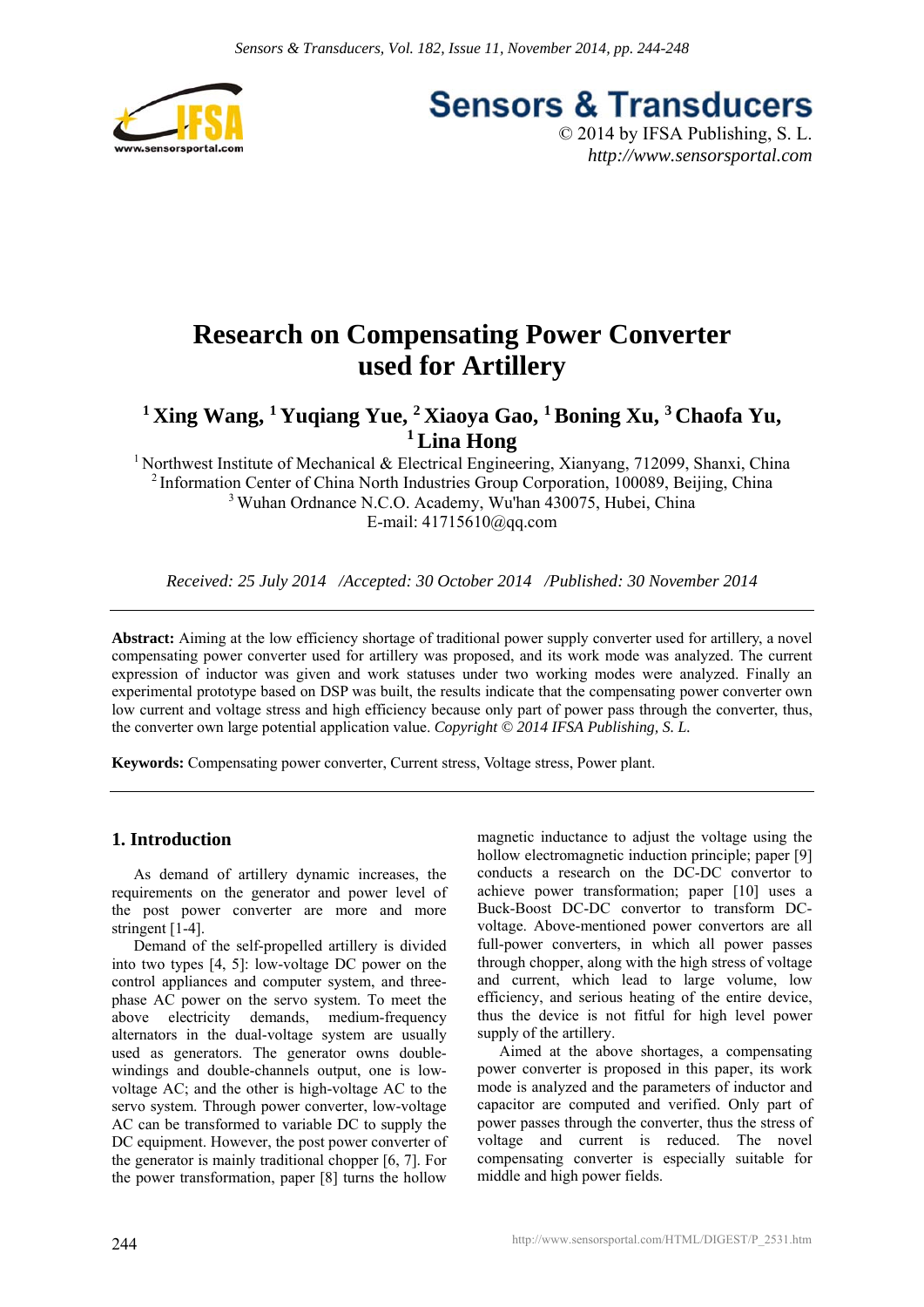#### **2. Circuit Topology**

The circuit topology is shown in Fig. 1, which is composed of uncontrolled rectifier circuit, input filter circuit, compensated boost converter and output filter circuit. The three-phase AC produced by generators can be converted to DC by uncontrolled rectifier circuit, and then supplied to the chopper after filters. Chopper is composed by power inductors, power switches and diodes, whose output voltage is the sum of voltage of output capacitor  $C_1$  and voltage of input capacitor  $C_2$ , that is, the sum of the boost part of chopper and input voltage.



**Fig. 1.** Topology of compensating converter.

In Fig. 1,  $U_A$ ,  $U_B$ ,  $U_C$  are three-phase AC produced by generators,  $C_1$  is filter capacitor,  $L_1$  is power inductor,  $S_1$  is power switches, and diodes  $D_1$ is power diode,  $L_2$  is filter inductor and  $C_2$  is filter capacitor.

#### **3. Research on Working Modes**

In order to facilitate the analysis, the compensating converter shown in Fig. 1 can be simplified as Fig. 2. The converter has 2 working modes, which are continuous conduction mode (CCM) and discontinuous conduction mode (DCM).



**Fig. 2.** Equivalent circuit of compensating converter.

#### **3.1. CCM**

The inductor current waveform within one switching period under CCM is shown in Fig. 3. In this mode, diode  $D_7$  is cutoff while switch S is on and a loop is formed by capacitor  $C_1$  and boost inductor L1. At this point, capacitive energy storage begins, inductor current I<sub>L</sub> increases from zero with slope equal to *U*id/L, finally, the inductor voltage equals to the capacitor voltage when stable, that is,

$$
U_L = U_{id} , \t\t(1)
$$



**Fig. 3.** Waveform of inductive voltage and current under CCM.

Current I<sub>L</sub> passes through diode  $D_7$  when S is off,  $L<sub>2</sub>$  is filter inductor and its value is ignored for analyzing, inductor  $L_1$  and capacitor  $C_2$  form a loop. At this point, inductive energy storage of capacitor  $C_2$ begins, inductor current  $I_L$  increases with slope equal to  $(U_0 - U_{\text{id}})$  /L, finally, the inductor voltage of L<sub>1</sub> equals to the capacitor voltage of  $C_2$  when stable, that is,

$$
U_{c2} = U_L, \t\t(2)
$$

Output voltage equals capacitor  $C_1$  voltage plus capacitor  $C_1$  voltage at this time, since the voltage of capacitor  $C_1$  are always equal to input voltage  $U_{id}$ , thus following equation can be obtained:

$$
U_o = U_{C2} + U_{id}, \t\t(3)
$$

When output voltage clamps to input voltage, only part of voltage which is higher than input is transformed by chopper, thus the output power partly passes through. Compared with the traditional fullpower boost converter, the switch power, stress of voltage and current and wastage are all reduced, thus efficiency is improved.

To analyze the power inductive current of clamp converter, following equations are obtained by Fig. 2 and Fig. 3: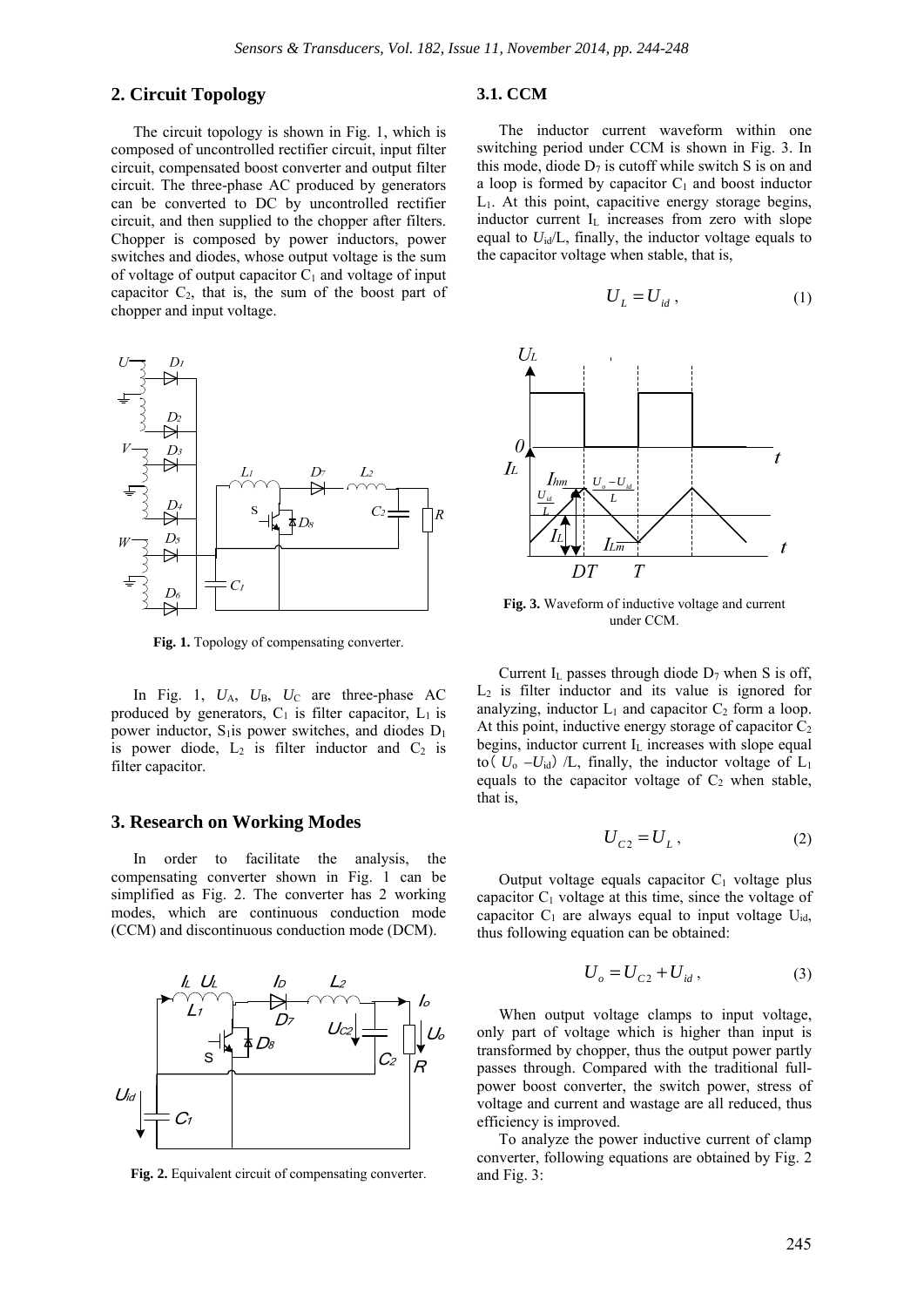$$
I_{hm} - I_{Lm} = \Delta I_L = \frac{U_{id}DT}{L_1},\tag{4}
$$

$$
I_{hm} + I_{Lm} = 2I_L, \qquad (5)
$$

By  $(4)$  and  $(5)$ , we can obtain

$$
I_{hm} = I_L + \frac{1}{2}\Delta I_L = I_L + \frac{U_{id}DT}{2L_1},
$$
 (6)

$$
I_{Lm} = I_L - \frac{1}{2}\Delta I_L = I_L - \frac{U_{id}DT}{2L_1},
$$
 (7)

where  $I_{hm}$  is the maximum of  $I_L$  and  $I_{hm}$  is the minimum,  $I_L$  is the average of inductor  $L_1$ ,  $D$  is the duty ratio of switching, T is the switching period.

Based on equation (6), the pulsating quantity  $\Delta I_L$ of  $I_L$  is inversely proportional to  $L_1$  and related to duty ratio D, and beyond that,  $I_{Lm}$  is related to  $I_L$  and  $\Delta I_L$ , since  $I_L$  is increase and  $\Delta I_L$  is decrease,  $I_{Lm}=0$ when  $I_{\text{L}}=0.5\Delta I_{\text{L}}$ , input current is under continuous mode at the time, hence

$$
I_L = \frac{U_{id}DT}{2L_1},\tag{8}
$$

It can be seen from  $(8)$  that I<sub>L</sub> is the continuous critical value of power inductive current and the continuous critical value of output current  $I_0$  is

$$
I_o = \frac{U_{id}DT}{2L_1}(1-D),
$$
\n(9)

When D=0.5, the maximum of output current is

$$
I_{om} = \frac{U_{id}T}{8L_1},\tag{10}
$$



**Fig. 4.** Waveform of Inductive voltage and current and diode current under DCM.

From the waveform of  $I_D$  in Fig.4, the following equation can be obtained:

$$
I_D T = I_o T = \frac{1}{2} I_{hm} D_p T , \qquad (11)
$$

Hence

$$
I_o = \frac{1}{2} I_{hm} D_p, \qquad (12)
$$

where  $I_{hm}$  is the maximum of  $I_L$ ,  $D_{pT}$  is the conducting time of  $D_7$ ,  $D_p$  and  $I_{hm}$  can be obtained from Fig. 4.

From the waveform of  $U_L$  in Fig. 4, obtaining

$$
D_{p} = \frac{U_{id}}{U_{o} - U_{id}} D, \qquad (13)
$$

And from the waveform of  $I_D$ ,  $I_{hm}$  is

$$
I_{lm} = \frac{U_{id}DT}{L_1},\tag{14}
$$

According to (12) and (14), it can be seen that output current  $I_0$  depends on  $D$ ,  $D_p$ , inductor  $L_1$  and input voltage under CDM, in which  $D_p$  subjects to values of input voltage U<sub>id,</sub> output voltage U<sub>o</sub> and D.

#### **4. Simulation and Experiment Results**

To verify the correctness and effectiveness of compensating converter, simulation experiments on traditional Boost converters and clamped converters were conducted by MATLAB, and an experiment prototype based on DSP was manufactured. The system parameters are shown in Table 1.

**Table 1.** System parameters.

| <b>Main Circuit Parameters</b> | Value                                  |
|--------------------------------|----------------------------------------|
| Input Voltage                  | 10 V/20 V/50 V                         |
| Power inductor L1              | 500 uH                                 |
| Controller                     | DSP:TMS320F2812                        |
| Load                           | Resistance: 100 $\Omega$ /150 $\Omega$ |
| <b>Switching Element</b>       | K15H1203                               |
| Diode                          | <b>DSEI30-10</b>                       |

When testing the stress of, the input voltage was 50 V and other parameters remained the same.

Fig. 5 and Fig. 6 show the inductive current waveform of traditional boost converters and compensating converter, and spike current are 65.8 A and 56.4 A respectively. Comparing with traditional boost converters, the inductive current stress of compensating converter is smaller. Since the current of switching tube and backward diode is related to the inductive current, the current of switching tube and backward diode is also smaller.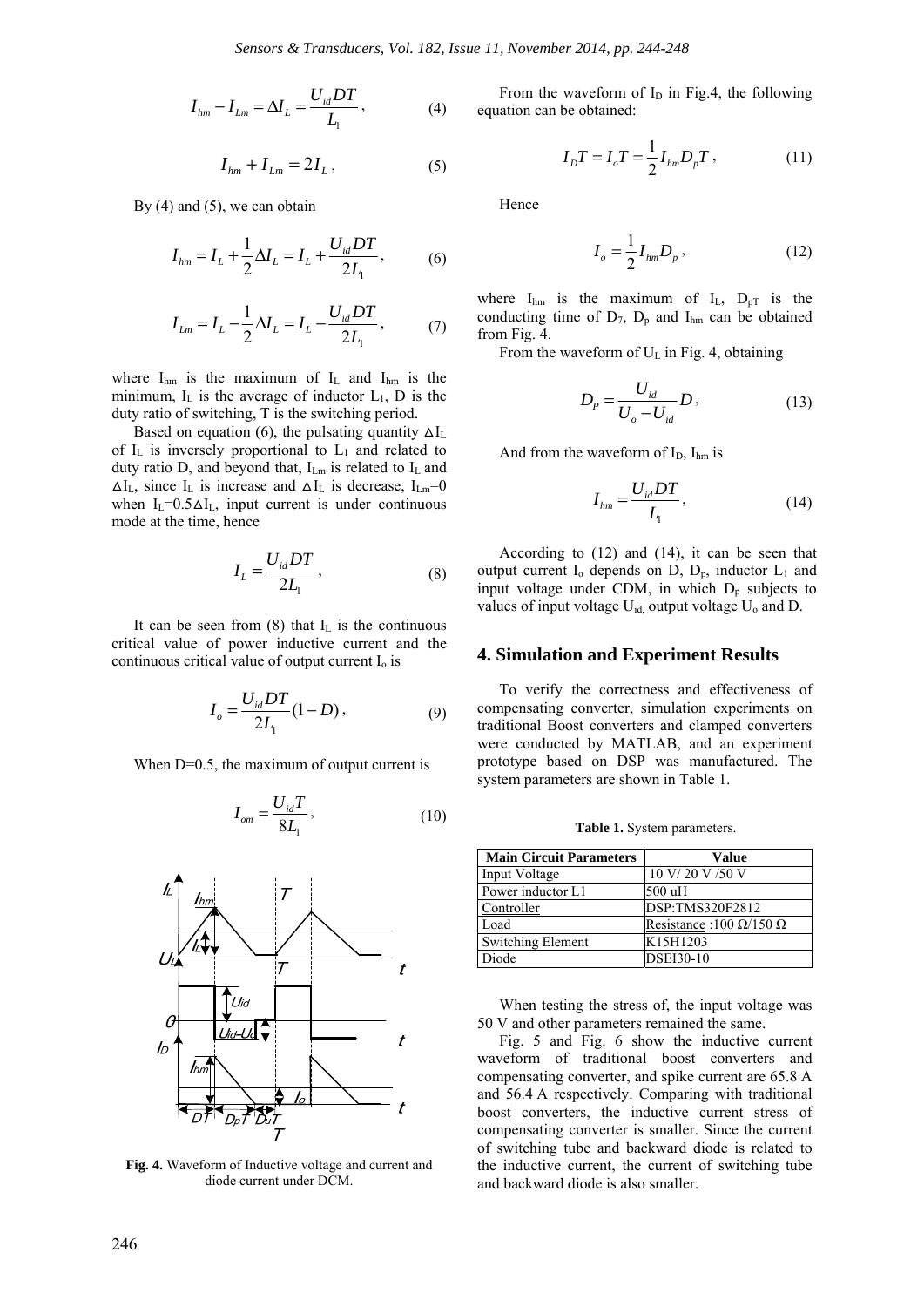

**Fig. 5.** Inductor current waveform of traditional boost converter.



**Fig. 6.** Inductor current waveform of compensating converter.

When verifying the Boost capacity of traditional boost converter and compensating converter, input voltage was 10 V. Fig. 7 and Fig. 8 show the output voltage waveform of the two types of converters, when duty ratios are 0.5 and 0.9 respectively and D=0.5, the voltage gain of traditional boost converter is higher under the same input voltage [10].







(b) Compensating Converter

Fig. 7. Output voltage waveform under D=0.5.

According to Fig. 7, the output of traditional boost converter is 25 V at this point, while the compensating converter is 34 V, which is higher; if the duty ratio increases to 0.9, the output of traditional boost converter is lower when D=0.9, that dual to the relatively higher boost ratio when  $D=0.4~0.5$  [10]. Fig. 8 indicates that, at this point, the output of compensating converter is nearly 100 V and boost ratio is about 10, and the boost capacity was higher. The above analyses indicate that the boost capacity of compensating converter is better.



**Fig. 8.** Output voltage waveform under D=0.9.

Fig. 9 is the waveform of switching tube control signals, PWM signal produced by DSP whose duty ratio is 0.6 passed through driven reverse, and the actual driving signal's duty ratio is 0.4,

Fig.10 is the output voltage waveform of the two types of converters. CH1 is the output voltage waveform of traditional boost converter under 10 V input voltage, the result shows that the output voltage is 12 V, while CH2 is the output voltage waveform of compensating converter, in which the output voltage is 16.5 V and the boost ratio is 1.62, hence the boost capacity of compensating converter is better.



**Fig. 9.** Waveform of switchingtube control signal.